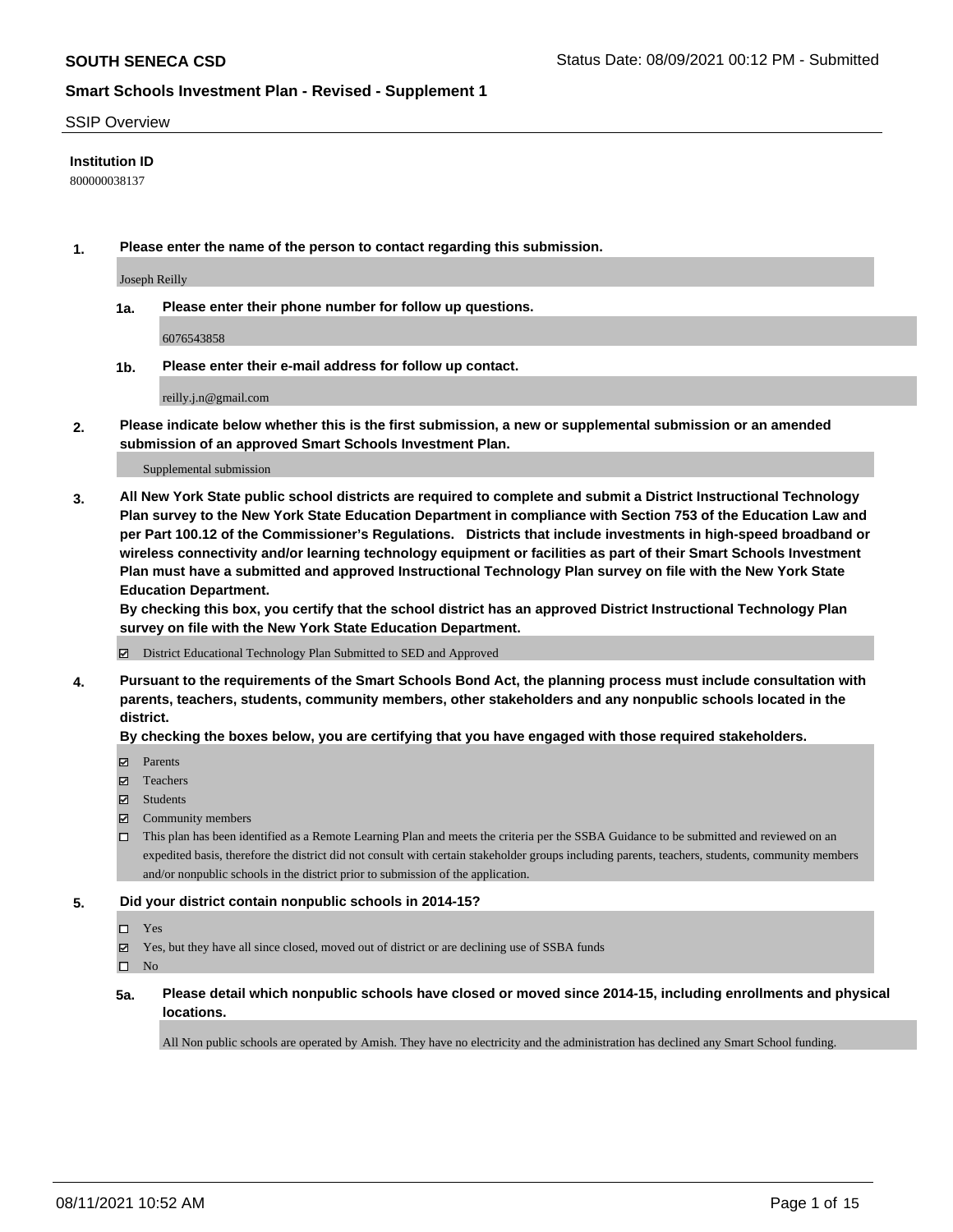#### SSIP Overview

**6. Certify that the following required steps have taken place by checking the boxes below:**

- The district developed and the school board approved a preliminary Smart Schools Investment Plan.
- The preliminary plan was posted on the district website for at least 30 days. The district included an address to which any written comments on the plan should be sent.
- The school board conducted a hearing that enabled stakeholders to respond to the preliminary plan. This hearing may have occured as part of a normal Board meeting, but adequate notice of the event must have been provided through local media and the district website for at least two weeks prior to the meeting.
- The district prepared a final plan for school board approval and such plan has been approved by the school board.
- $\boxtimes$  The final proposed plan that has been submitted has been posted on the district's website.
- This Plan has been identified as a Remote Learning Plan and meets the criteria per the SSBA Guidance to be submitted and reviewed on an expedited basis, therefore this plan has not met certain stakeholder engagement requirements including, consulting with nonpublic schools in advance of plan submission, having the school board conduct a hearing on the plan and/or posting the plan to the district website for a minimum of 30 days. This district will post the Remote Learning Plan to the district's website upon submission of the application.
- **6a. Please upload the proposed Smart Schools Investment Plan (SSIP) that was posted on the district's website, along with any supporting materials. Note that this should be different than your recently submitted Educational Technology Survey. The Final SSIP, as approved by the School Board, should also be posted on the website and remain there during the course of the projects contained therein.**

PlanToPublic02012021.pdf

**6b. Enter the webpage address where the final Smart Schools Investment Plan is posted. The Plan should remain posted for the life of the included projects.**

https://core-docs.s3.amazonaws.com/documents/asset/uploaded\_file/1074942/PlanToPublic02012021.pdf

**7. Please enter an estimate of the total number of students and staff that will benefit from this Smart Schools Investment Plan based on the cumulative projects submitted to date.**

560

**8. An LEA/School District may partner with one or more other LEA/School Districts to form a consortium to pool Smart Schools Bond Act funds for a project that meets all other Smart School Bond Act requirements. Each school district participating in the consortium will need to file an approved Smart Schools Investment Plan for the project and submit a signed Memorandum of Understanding that sets forth the details of the consortium including the roles of each respective district.**

 $\Box$  The district plans to participate in a consortium to partner with other school district(s) to implement a Smart Schools project.

**9. Please enter the name and 6-digit SED Code for each LEA/School District participating in the Consortium.**

| <b>Partner LEA/District</b> | <b>ISED BEDS Code</b> |
|-----------------------------|-----------------------|
| (No Response)               | (No Response)         |

**10. Please upload a signed Memorandum of Understanding with all of the participating Consortium partners.**

(No Response)

**11. Your district's Smart Schools Bond Act Allocation is:**

\$1,019,853

**12. Final 2014-15 BEDS Enrollment to calculate Nonpublic Sharing Requirement**

|            | <b>Public Enrollment</b> | l Nonpublic Enrollment | Total Enrollment | I Nonpublic Percentage |
|------------|--------------------------|------------------------|------------------|------------------------|
| Enrollment | 708                      |                        | 708.00           | 0.00                   |

**13. This table compares each category budget total, as entered in that category's page, to the total expenditures listed in the category's expenditure table. Any discrepancies between the two must be resolved before submission.**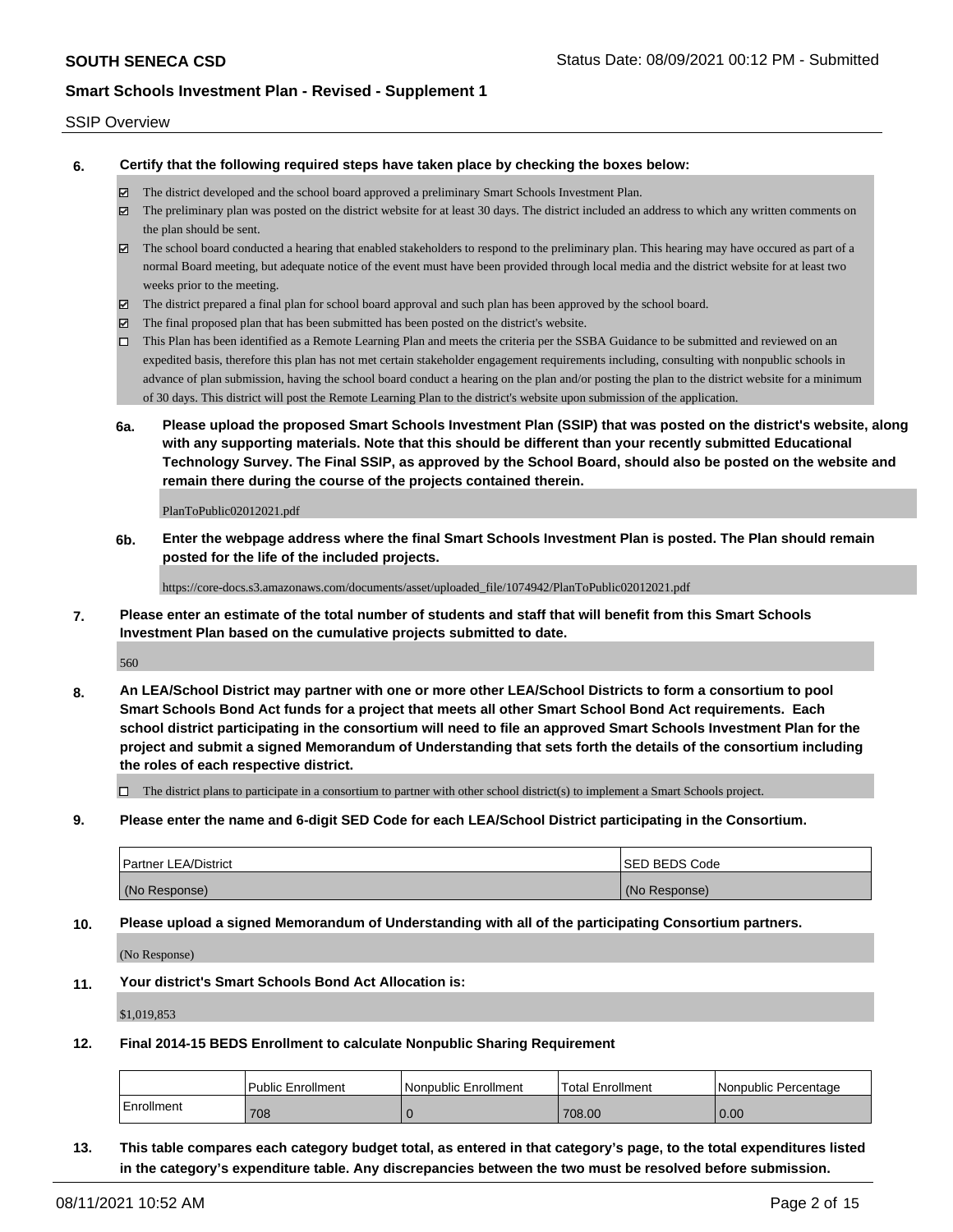# SSIP Overview

|                                                 | Sub-Allocations | <b>Expenditure Totals</b> | Difference |
|-------------------------------------------------|-----------------|---------------------------|------------|
|                                                 |                 |                           |            |
| <b>School Connectivity</b>                      | 0.00            | 0.00                      | 0.00       |
| <b>Connectivity Projects for</b><br>Communities | 0.00            | 0.00                      | 0.00       |
| Classroom Technology                            | 353,150.00      | 353,150.00                | 0.00       |
| Pre-Kindergarten Classrooms                     | 0.00            | 0.00                      | 0.00       |
| Replace Transportable<br>Classrooms             | 0.00            | 0.00                      | 0.00       |
| <b>High-Tech Security Features</b>              | 0.00            | 0.00                      | 0.00       |
| Nonpublic Loan                                  | 0.00            | 0.00                      | 0.00       |
| Totals:                                         | 353,150         | 353,150                   | 0          |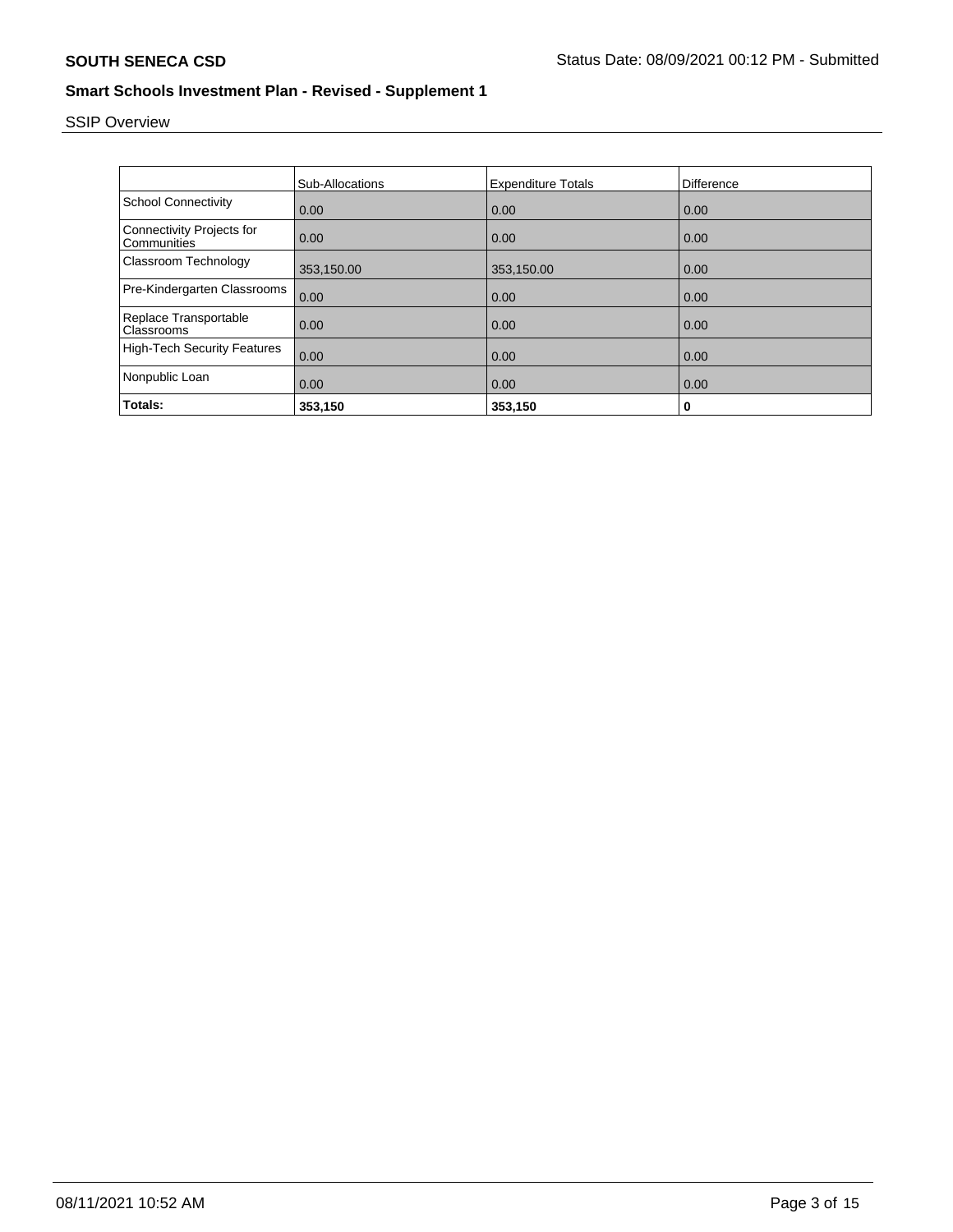School Connectivity

- **1. In order for students and faculty to receive the maximum benefit from the technology made available under the Smart Schools Bond Act, their school buildings must possess sufficient connectivity infrastructure to ensure that devices can be used during the school day. Smart Schools Investment Plans must demonstrate that:**
	- **• sufficient infrastructure that meets the Federal Communications Commission's 100 Mbps per 1,000 students standard currently exists in the buildings where new devices will be deployed, or**
	- **• is a planned use of a portion of Smart Schools Bond Act funds, or**
	- **• is under development through another funding source.**

**Smart Schools Bond Act funds used for technology infrastructure or classroom technology investments must increase the number of school buildings that meet or exceed the minimum speed standard of 100 Mbps per 1,000 students and staff within 12 months. This standard may be met on either a contracted 24/7 firm service or a "burstable" capability. If the standard is met under the burstable criteria, it must be:**

**1. Specifically codified in a service contract with a provider, and**

**2. Guaranteed to be available to all students and devices as needed, particularly during periods of high demand, such as computer-based testing (CBT) periods.**

**Please describe how your district already meets or is planning to meet this standard within 12 months of plan submission.**

(No Response)

**1a. If a district believes that it will be impossible to meet this standard within 12 months, it may apply for a waiver of this requirement, as described on the Smart Schools website. The waiver must be filed and approved by SED prior to submitting this survey.**

 $\Box$  By checking this box, you are certifying that the school district has an approved waiver of this requirement on file with the New York State Education Department.

**2. Connectivity Speed Calculator (Required). If the district currently meets the required speed, enter "Currently Met" in the last box: Expected Date When Required Speed Will be Met.**

|                  | l Number of     | Required Speed | Current Speed in | Expected Speed | Expected Date                           |
|------------------|-----------------|----------------|------------------|----------------|-----------------------------------------|
|                  | <b>Students</b> | In Mbps        | l Mbps           | to be Attained | When Required                           |
|                  |                 |                |                  |                | l Within 12 Months ISpeed Will be Met l |
| Calculated Speed | (No Response)   | 0.00           | (No Response)    | (No Response)  | (No Response)                           |

**3. Describe how you intend to use Smart Schools Bond Act funds for high-speed broadband and/or wireless connectivity projects in school buildings.**

(No Response)

**4. Describe the linkage between the district's District Instructional Technology Plan and how the proposed projects will improve teaching and learning. (There should be a link between your response to this question and your responses to Question 1 in Section IV - NYSED Initiatives Alignment: "Explain how the district use of instructional technology will serve as a part of a comprehensive and sustained effort to support rigorous academic standards attainment and performance improvement for students."** 

**Your answer should also align with your answers to the questions in Section II - Strategic Technology Planning and the associated Action Steps in Section III - Action Plan.)**

(No Response)

**5. If the district wishes to have students and staff access the Internet from wireless devices within the school building, or in close proximity to it, it must first ensure that it has a robust Wi-Fi network in place that has sufficient bandwidth to meet user demand.**

**Please describe how you have quantified this demand and how you plan to meet this demand.**

(No Response)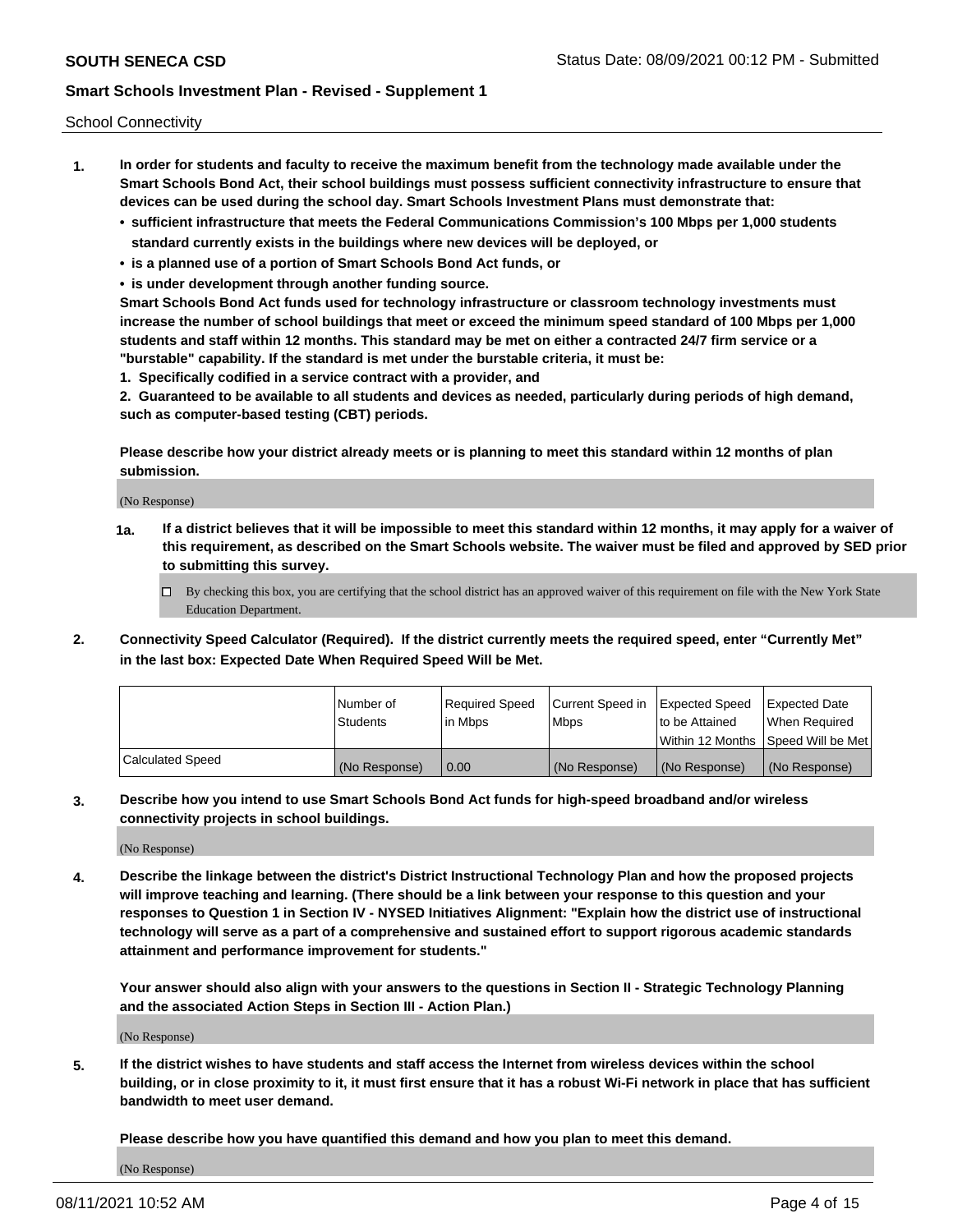School Connectivity

**6. Smart Schools plans with any expenditures in the School Connectivity category require a project number from the Office of Facilities Planning. Districts must submit an SSBA LOI and receive project numbers prior to submitting the SSIP. As indicated on the LOI, some projects may be eligible for a streamlined review and will not require a building permit.**

**Please indicate on a separate row each project number given to you by the Office of Facilities Planning.**

| Project Number |  |
|----------------|--|
| (No Response)  |  |

**7. Certain high-tech security and connectivity infrastructure projects may be eligible for an expedited review process as determined by the Office of Facilities Planning.**

#### **Was your project deemed eligible for streamlined review?**

(No Response)

#### **8. Include the name and license number of the architect or engineer of record.**

| Name          | License Number |
|---------------|----------------|
| (No Response) | (No Response)  |

#### **9. Public Expenditures – Loanable (Counts toward the nonpublic loan calculation)**

| Select the allowable expenditure type.<br>Repeat to add another item under each type. | <b>PUBLIC</b> Items to be<br>l Purchased | Quantity           | Cost Per Item    | <b>Total Cost</b> |
|---------------------------------------------------------------------------------------|------------------------------------------|--------------------|------------------|-------------------|
| (No Response)                                                                         | (No Response)                            | l (No<br>Response) | (No<br>Response) | $\overline{0.00}$ |
|                                                                                       |                                          | O                  | 0.00             |                   |

### **10. Public Expenditures – Non-Loanable (Does not count toward nonpublic loan calculation)**

| Select the allowable expenditure<br>type.<br>Repeat to add another item under<br>each type. | <b>PUBLIC</b> Items to be purchased | Quantity      | Cost per Item | <b>Total Cost</b> |
|---------------------------------------------------------------------------------------------|-------------------------------------|---------------|---------------|-------------------|
| (No Response)                                                                               | (No Response)                       | (No Response) | (No Response) | 0.00              |
|                                                                                             |                                     |               | 0.00          |                   |

#### **11. Final 2014-15 BEDS Enrollment to calculate Nonpublic Sharing Requirement (no changes allowed.)**

|            | l Public Enrollment | Nonpublic Enrollment | <b>Total Enrollment</b> | l Nonpublic Percentage |
|------------|---------------------|----------------------|-------------------------|------------------------|
| Enrollment | 708                 |                      | 708.00                  | 0.00                   |

#### **12. Total Public Budget - Loanable (Counts toward the nonpublic loan calculation)**

|                                                 | Public Allocations | Estimated Nonpublic Loan<br>Amount | <b>Estimated Total Sub-Allocations</b> |
|-------------------------------------------------|--------------------|------------------------------------|----------------------------------------|
| Network/Access Costs                            | (No Response)      | 0.00                               | 0.00                                   |
| School Internal Connections and<br>l Components | (No Response)      | 0.00                               | 0.00                                   |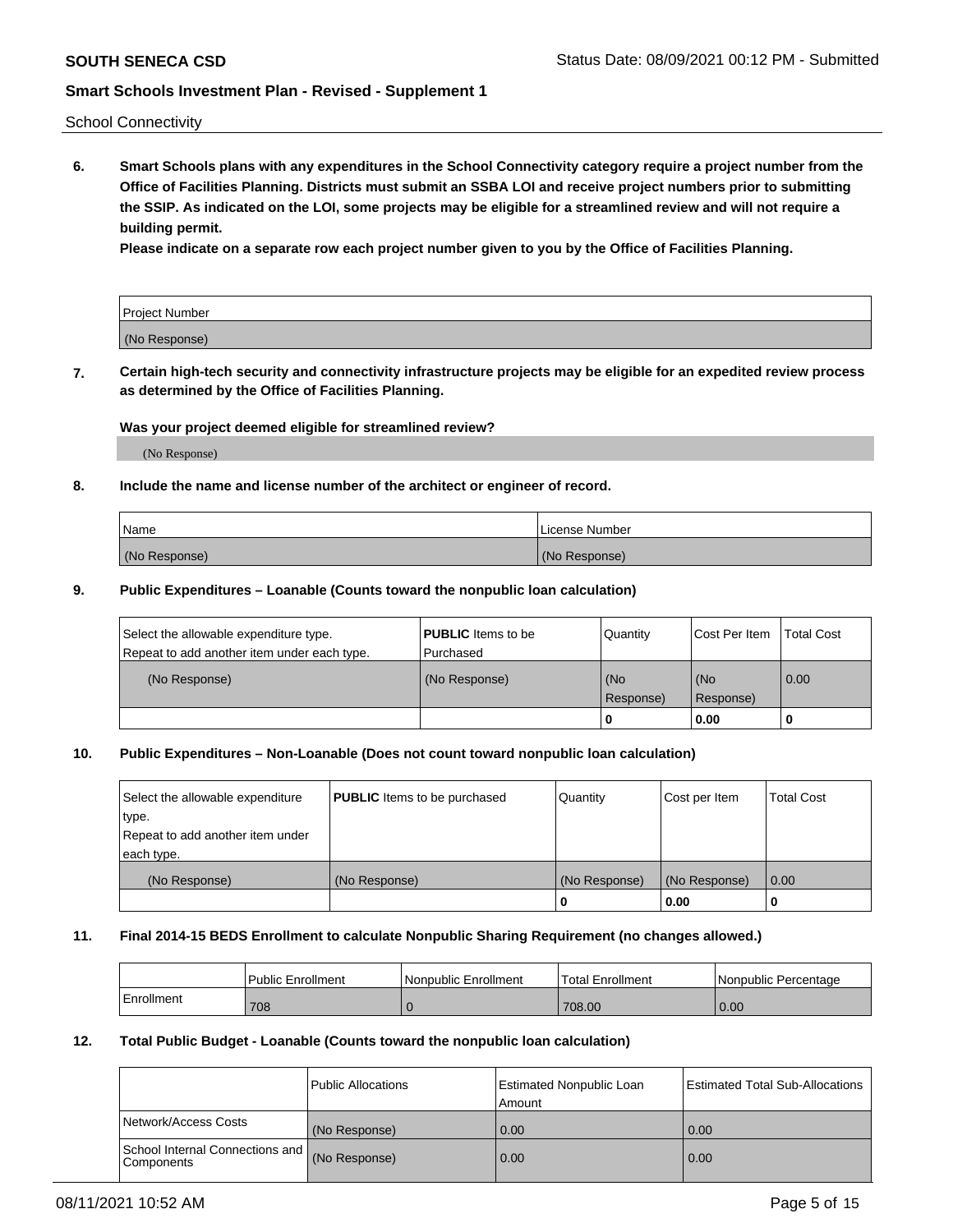School Connectivity

|              | Public Allocations | <b>Estimated Nonpublic Loan</b><br>Amount | <b>Estimated Total Sub-Allocations</b> |
|--------------|--------------------|-------------------------------------------|----------------------------------------|
| <b>Other</b> | (No Response)      | 0.00                                      | 0.00                                   |
| Totals:      | 0.00               |                                           | 0                                      |

# **13. Total Public Budget – Non-Loanable (Does not count toward the nonpublic loan calculation)**

|                                                   | Sub-<br>Allocation |
|---------------------------------------------------|--------------------|
| Network/Access Costs                              | (No Response)      |
| <b>Outside Plant Costs</b>                        | (No Response)      |
| <b>School Internal Connections and Components</b> | (No Response)      |
| Professional Services                             | (No Response)      |
| Testing                                           | (No Response)      |
| <b>Other Upfront Costs</b>                        | (No Response)      |
| <b>Other Costs</b>                                | (No Response)      |
| Totals:                                           | 0.00               |

# **14. School Connectivity Totals**

|                          | Total Sub-Allocations |
|--------------------------|-----------------------|
| Total Loanable Items     | 0.00                  |
| Total Non-Ioanable Items | 0.00                  |
| Totals:                  | 0                     |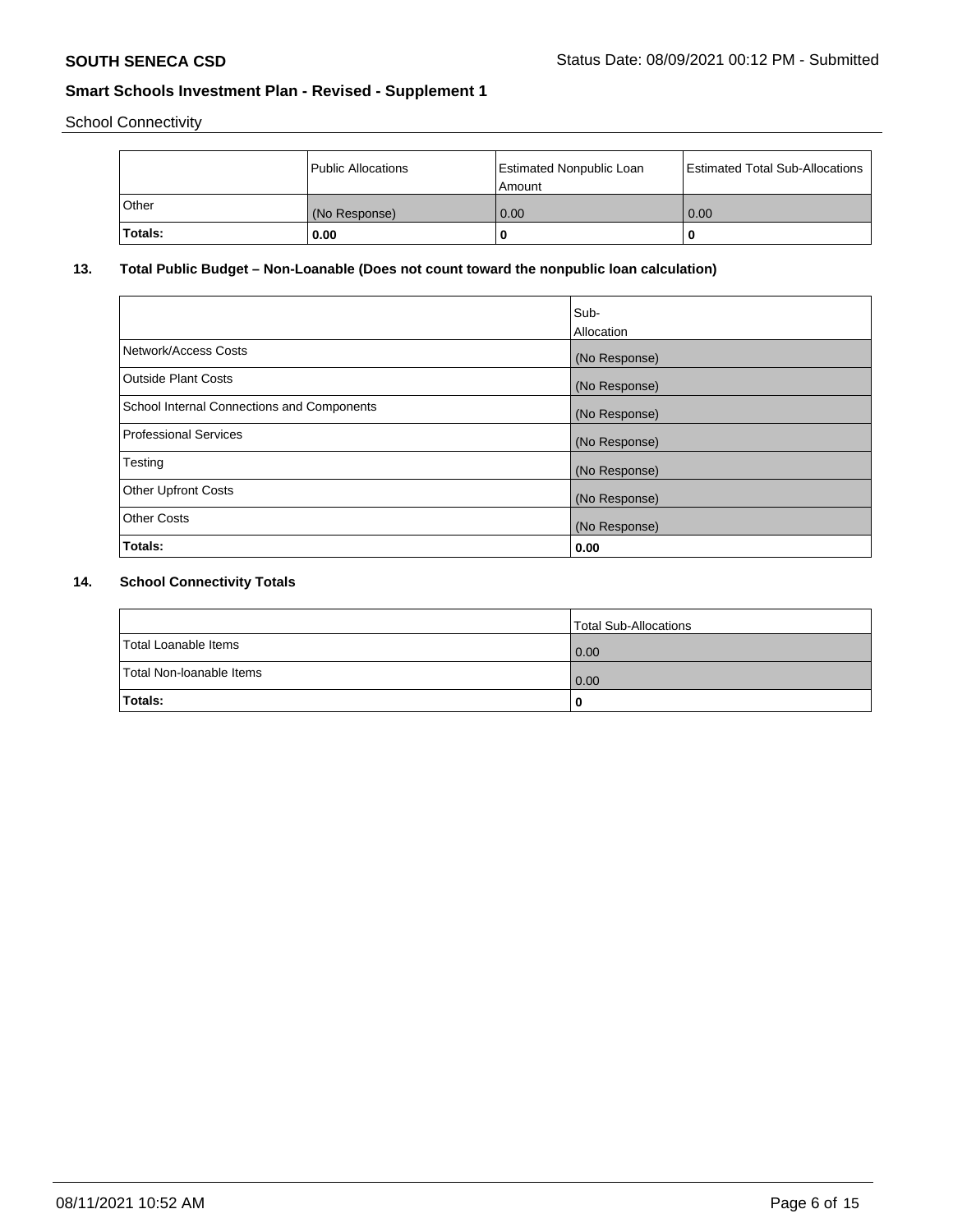Community Connectivity (Broadband and Wireless)

**1. Describe how you intend to use Smart Schools Bond Act funds for high-speed broadband and/or wireless connectivity projects in the community.**

(No Response)

**2. Please describe how the proposed project(s) will promote student achievement and increase student and/or staff access to the Internet in a manner that enhances student learning and/or instruction outside of the school day and/or school building.**

(No Response)

**3. Community connectivity projects must comply with all the necessary local building codes and regulations (building and related permits are not required prior to plan submission).**

 $\Box$  I certify that we will comply with all the necessary local building codes and regulations.

**4. Please describe the physical location of the proposed investment.**

(No Response)

**5. Please provide the initial list of partners participating in the Community Connectivity Broadband Project, along with their Federal Tax Identification (Employer Identification) number.**

| <b>Project Partners</b> | l Federal ID # |
|-------------------------|----------------|
| (No Response)           | (No Response)  |

**6. Please detail the type, quantity, per unit cost and total cost of the eligible items under each sub-category.**

| Select the allowable expenditure | Item to be purchased | Quantity      | Cost per Item | <b>Total Cost</b> |
|----------------------------------|----------------------|---------------|---------------|-------------------|
| type.                            |                      |               |               |                   |
| Repeat to add another item under |                      |               |               |                   |
| each type.                       |                      |               |               |                   |
| (No Response)                    | (No Response)        | (No Response) | (No Response) | 0.00              |
|                                  |                      | o             | 0.00          |                   |

**7. If you are submitting an allocation for Community Connectivity, complete this table.**

**Note that the calculated Total at the bottom of the table must equal the Total allocation for this category that you entered in the SSIP Overview overall budget.**

|                                    | Sub-Allocation |
|------------------------------------|----------------|
| Network/Access Costs               | (No Response)  |
| Outside Plant Costs                | (No Response)  |
| <b>Tower Costs</b>                 | (No Response)  |
| <b>Customer Premises Equipment</b> | (No Response)  |
| <b>Professional Services</b>       | (No Response)  |
| Testing                            | (No Response)  |
| <b>Other Upfront Costs</b>         | (No Response)  |
| <b>Other Costs</b>                 | (No Response)  |
| Totals:                            | 0.00           |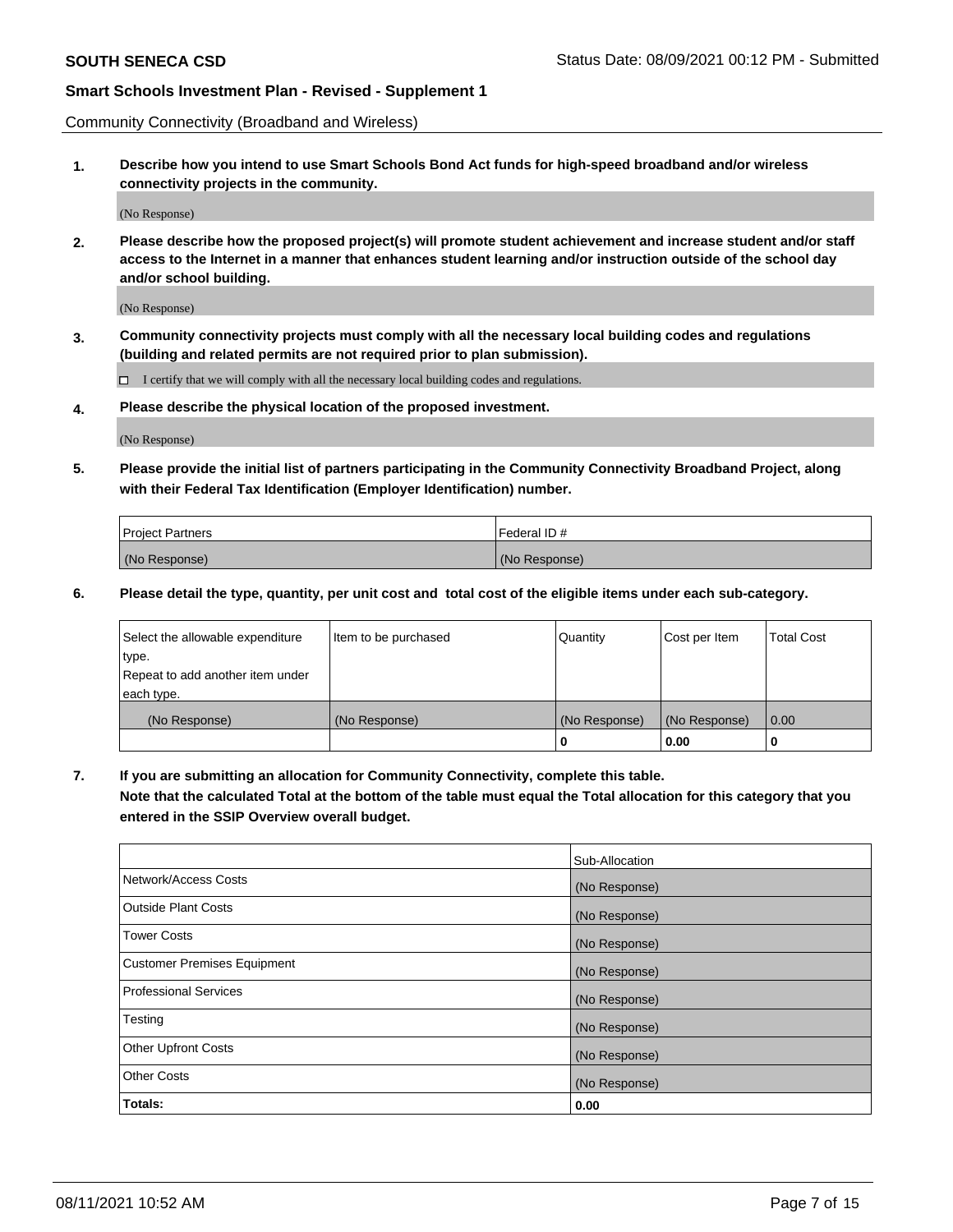#### Classroom Learning Technology

**1. In order for students and faculty to receive the maximum benefit from the technology made available under the Smart Schools Bond Act, their school buildings must possess sufficient connectivity infrastructure to ensure that devices can be used during the school day. Smart Schools Investment Plans must demonstrate that sufficient infrastructure that meets the Federal Communications Commission's 100 Mbps per 1,000 students standard currently exists in the buildings where new devices will be deployed, or is a planned use of a portion of Smart Schools Bond Act funds, or is under development through another funding source. Smart Schools Bond Act funds used for technology infrastructure or classroom technology investments must increase the number of school buildings that meet or exceed the minimum speed standard of 100 Mbps per 1,000 students and staff within 12 months. This standard may be met on either a contracted 24/7 firm service or a "burstable" capability. If the standard is met under the burstable criteria, it must be:**

**1. Specifically codified in a service contract with a provider, and**

**2. Guaranteed to be available to all students and devices as needed, particularly during periods of high demand, such as computer-based testing (CBT) periods.**

**Please describe how your district already meets or is planning to meet this standard within 12 months of plan submission.**

South Seneca subscribes to broadband services through the Central New York Regional Information Center. They currently exceed this standard.

- **1a. If a district believes that it will be impossible to meet this standard within 12 months, it may apply for a waiver of this requirement, as described on the Smart Schools website. The waiver must be filed and approved by SED prior to submitting this survey.**
	- By checking this box, you are certifying that the school district has an approved waiver of this requirement on file with the New York State Education Department.
- **2. Connectivity Speed Calculator (Required). If the district currently meets the required speed, enter "Currently Met" in the last box: Expected Date When Required Speed Will be Met.**

|                  | l Number of     | Required Speed | Current Speed in | Expected Speed     | Expected Date        |
|------------------|-----------------|----------------|------------------|--------------------|----------------------|
|                  | <b>Students</b> | l in Mbps      | <b>Mbps</b>      | Ito be Attained    | l When Reauired      |
|                  |                 |                |                  | l Within 12 Months | Speed Will be Met l  |
| Calculated Speed | 745             | 74.50          | 150              | 150                | <b>Currently Met</b> |

**3. If the district wishes to have students and staff access the Internet from wireless devices within the school building, or in close proximity to it, it must first ensure that it has a robust Wi-Fi network in place that has sufficient bandwidth to meet user demand.**

**Please describe how you have quantified this demand and how you plan to meet this demand.**

The district uses Meraki MR34 wireless access points with a 1.75.Gbps aggregate dual-band data rate. The district had an independent company perform a wireless coverage analysis in the Spring of 2015. The result of the analysis showed the number of access points were sufficient but that the coverage was lacking based on the location of the access points. In the summer of 2015, based on the coverage analysis the district relocated/added access points to provide maximum coverage.

**4. All New York State public school districts are required to complete and submit an Instructional Technology Plan survey to the New York State Education Department in compliance with Section 753 of the Education Law and per Part 100.12 of the Commissioner's Regulations.**

**Districts that include educational technology purchases as part of their Smart Schools Investment Plan must have a submitted and approved Instructional Technology Plan survey on file with the New York State Education Department.**

 $\boxtimes$  By checking this box, you are certifying that the school district has an approved Instructional Technology Plan survey on file with the New York State Education Department.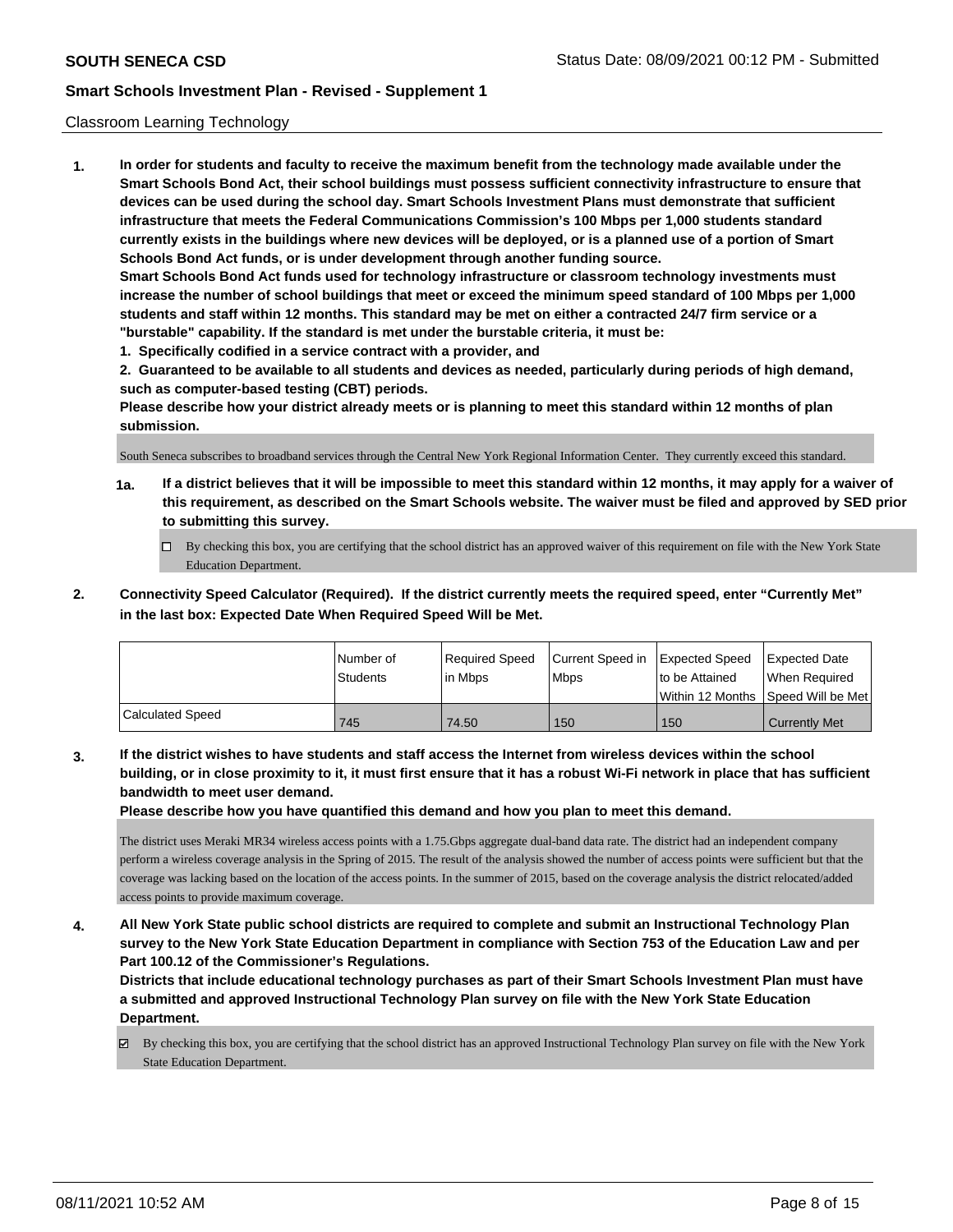#### Classroom Learning Technology

**5. Describe the devices you intend to purchase and their compatibility with existing or planned platforms or systems. Specifically address the adequacy of each facility's electrical, HVAC and other infrastructure necessary to install and support the operation of the planned technology.**

Desktops and monitors being purchased are replacing older existing units. They will use the existing power outlets used by the older units that are being replaced.

The Chomebooks being purchase require no additional electrical support as the students are responsible for charging the unit at home. If need be each class room and common area have spare electrical outlets that students can use to charge their device.

The iPads are being purchased to replace existing units. This will allow students to continue learning on an independent basis. There will be no impact on the electrical, HVAC, or other infrastructure.

Finally, the district is proposing to purchase Epson Brightlink 695WI 3LCD projectors. These units are replacement for older units and actually use less power than the older units. These units allow the teachers to coninue their classroom demonstrations and presentations. No additional infrastructure is required.

#### **6. Describe how the proposed technology purchases will:**

- **> enhance differentiated instruction;**
- **> expand student learning inside and outside the classroom;**
- **> benefit students with disabilities and English language learners; and**
- **> contribute to the reduction of other learning gaps that have been identified within the district.**

**The expectation is that districts will place a priority on addressing the needs of students who struggle to succeed in a rigorous curriculum. Responses in this section should specifically address this concern and align with the district's Instructional Technology Plan (in particular Question 2 of E. Curriculum and Instruction: "Does the district's instructional technology plan address the needs of students with disabilities to ensure equitable access to instruction, materials and assessments?" and Question 3 of the same section: "Does the district's instructional technology plan address the provision of assistive technology specifically for students with disabilities to ensure access to and participation in the general curriculum?")**

**In addition, describe how the district ensures equitable access to instruction, materials and assessments and participation in the general curriculum for both SWD and English Language Learners/Multilingual Learners (ELL/MLL) students.**

### **Please note: If this plan has been identified as a Remote Learning Plan to be submitted and reviewed on an expedited basis, the district should explain how this plan will facilitate remote and hybrid learning, in lieu of responding to the question above.**

South Seneca's district instructional technology plan efficiently addresses the needs of general education students, ELA students and Students with Disabilities (SWD) to ensure meaningful access to instruction, materials and assessments. For all students, the increased use of tools such as Google Classroom is already making a difference. Students and teachers are communicating more efficiently, and students are better able to organize projects and assignments. Tools such as Kahn Academy are being utilized, and our Chromebook program is a major contributor to that. Our strong WIFI system has contributed to the success of our Chromebook program in grades 6 to 12. ELA students are using technology to write, collaborate, and contribute to discussions. Our Chromebook and Google Classroom program is allowing our teachers to have students communicate using 21st century technology. There is increased teacher use of technology, with our ELA department being among our most active departments. SWD have access to laptops, desktops, Chromebooks, fusion writers, fortes, iPads, tablets and alpha smarts. SWD also have access to a variety of software including dragon dictation and WYNN. The speech feature on the fusion and the forte writer help students with editing work in the general education classroom, particularly ELA and social studies. iPads offer access to difficult curriculum by having the text downloaded from Bookshare. This provides audio for the students. Specific iPad apps provide access for students who are visually impaired or have Autism or Juvenile Huntington's disease. South Seneca provides a variety of tools, both computers and software programs to allow students to access the curriculum. All IEPs are written specifically to provide access, and any use of assistive technology is added to an IEP for this very purpose. South Seneca's district instructional technology plan also addresses differentiation of instruction. Technology is allowing our students to progress at various rates and levels. Students who are behind are becoming more organized and have added time for access and the added opportunity for educational experiences.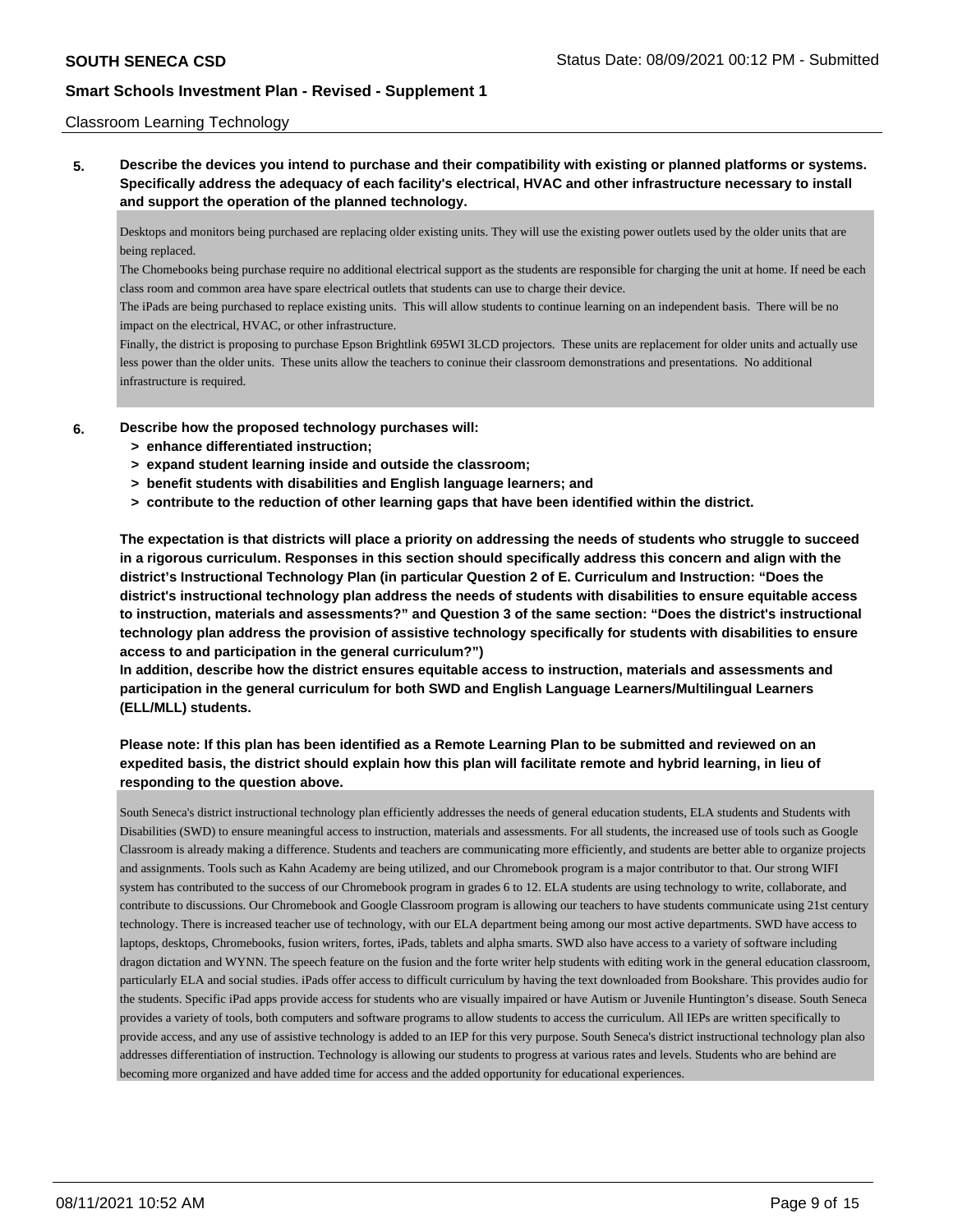#### Classroom Learning Technology

### **7. Where appropriate, describe how the proposed technology purchases will enhance ongoing communication with parents and other stakeholders and help the district facilitate technology-based regional partnerships, including distance learning and other efforts.**

Student skills will be enhanced by the use of chromebooks. Skill and comfort levels will rise, student use of equipment and software has also risen as a result. Teachers are constantly improving their knowledge and skills with technology. As teachers have increased their use of tools such as Google Classroom, communication with parents has also increased. Google Classroom has a tool titled Guardian Email Summaries. A guardian such as a parent can sign up to their student's classroom account and monitor what is happening in the class.

Each of these devices is equipped with an onboard camera and microphone. The use of Zoom and Google Hangouts makes each unit a portable distance learning device. Students can conference in with experts, with instructors, and with fellow members of their cohorts in a collaborative learning environment.

During the current pandemic, the students have had and will continue to have access to learning experience.

Finally, South Seneca has a robust student management system with a real time Parent Portal. Parents have real time access to attendance, discipline, schedules and academic progress. Direct contact with teachers is available to assist teacher working with parents to help students be successful.

### **8. Describe the district's plan to provide professional development to ensure that administrators, teachers and staff can employ the technology purchased to enhance instruction successfully.**

**Note: This response should be aligned and expanded upon in accordance with your district's response to Question 1 of F. Professional Development of your Instructional Technology Plan: "Please provide a summary of professional development offered to teachers and staff, for the time period covered by this plan, to support technology to enhance teaching and learning. Please include topics, audience and method of delivery within your summary."**

**Please note: If this plan has been identified as a Remote Learning Plan to be submitted and reviewed on an expedited basis, the district should provide a statement confirming that the district has provided or will provide professional development on these devices to its staff, in lieu of responding to the question above.**

South Seneca provides a range of professional development opportunities, both within the district and through regional workshops or online courses/events. The approval for each PD event is managed by building and district supervisors with an eye on our annually updated Professional Development Plan (PDP), which describes district goals.

Our primary partner for Professional Development is TST BOCES and their School Improvement Team. Instructional Technology workshops are supervised by a designated member of that team, with whom we collaborate regularly.

Within the district, we provide an annual Preservice Day of professional development in early September, whose agenda includes instructional technology training. Regular faculty meetings and team meetings also support this work. BOCES offers regular training opportunities in the use of particular educational apps and devices, and follows up with personalized sessions with individual teachers. Many of our teachers also apply for and receive access to online courses or webinars related to instructional technology. Among the many topics covered by these opportunities, there includes:

- Google Apps for Education Educational apps for everyone
- Training in specific software (Microsoft Office, Google Docs, EdModo, Twitter, etc.)
- Flipped Classroom Project Based Learning
- Authentic Assessment
- Chromebooks for Education
- **9. Districts must contact one of the SUNY/CUNY teacher preparation programs listed on the document on the left side of the page that supplies the largest number of the district's new teachers to request advice on innovative uses and best practices at the intersection of pedagogy and educational technology.**

 $\boxtimes$  By checking this box, you certify that you have contacted the SUNY/CUNY teacher preparation program that supplies the largest number of your new teachers to request advice on these issues.

#### **9a. Please enter the name of the SUNY or CUNY Institution that you contacted.**

SUNY Cortland

#### **9b. Enter the primary Institution phone number.**

607-753-5433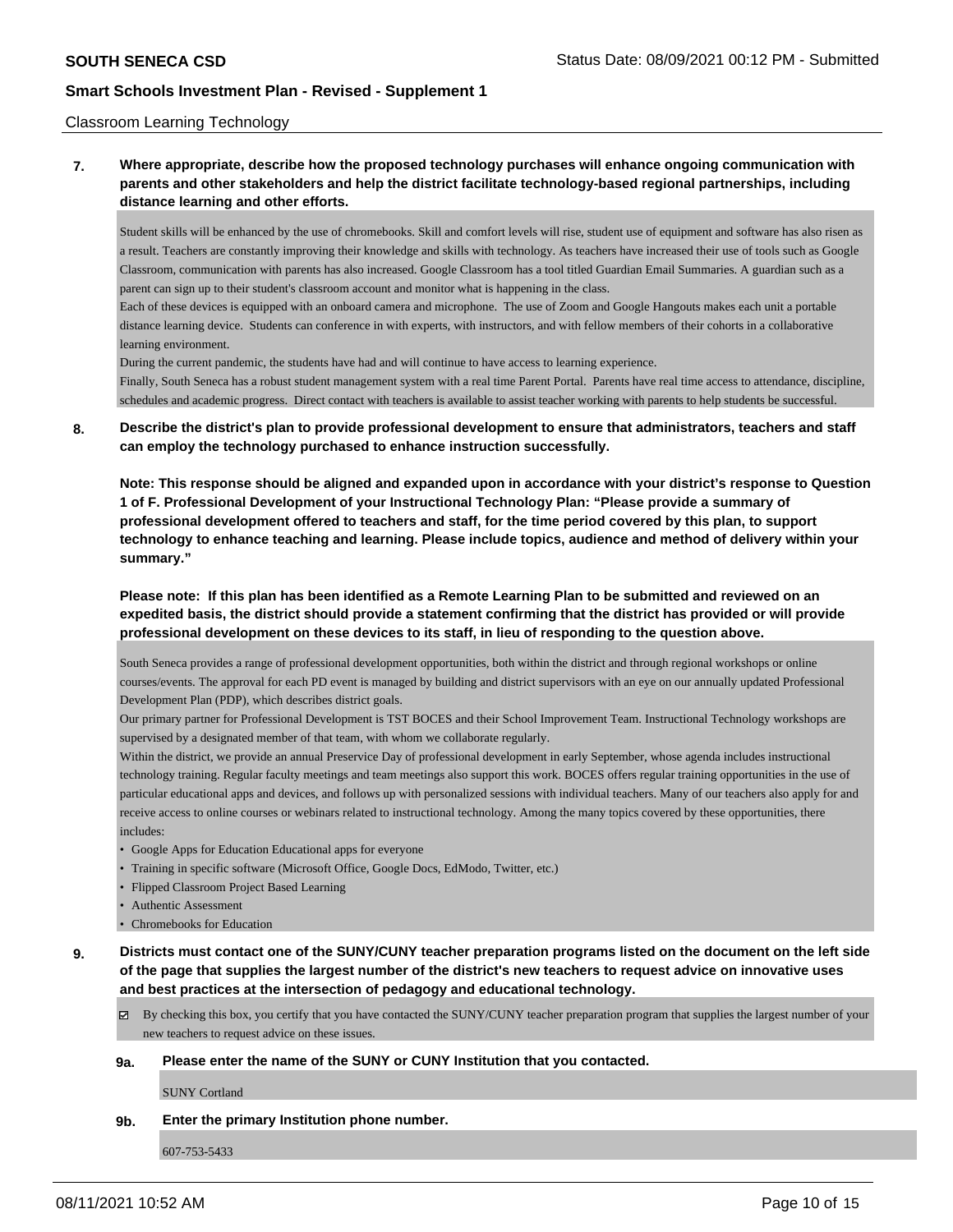Classroom Learning Technology

**9c. Enter the name of the contact person with whom you consulted and/or will be collaborating with on innovative uses of technology and best practices.**

#### Dr. Andrea LaChance

**10. To ensure the sustainability of technology purchases made with Smart Schools funds, districts must demonstrate a long-term plan to maintain and replace technology purchases supported by Smart Schools Bond Act funds. This sustainability plan shall demonstrate a district's capacity to support recurring costs of use that are ineligible for Smart Schools Bond Act funding such as device maintenance, technical support, Internet and wireless fees, maintenance of hotspots, staff professional development, building maintenance and the replacement of incidental items. Further, such a sustainability plan shall include a long-term plan for the replacement of purchased devices and equipment at the end of their useful life with other funding sources.**

By checking this box, you certify that the district has a sustainability plan as described above.

**11. Districts must ensure that devices purchased with Smart Schools Bond funds will be distributed, prepared for use, maintained and supported appropriately. Districts must maintain detailed device inventories in accordance with generally accepted accounting principles.**

By checking this box, you certify that the district has a distribution and inventory management plan and system in place.

**12. Please detail the type, quantity, per unit cost and total cost of the eligible items under each sub-category.**

| Select the allowable expenditure | Item to be Purchased                                   | Quantity | Cost per Item | <b>Total Cost</b> |
|----------------------------------|--------------------------------------------------------|----------|---------------|-------------------|
| type.                            |                                                        |          |               |                   |
| Repeat to add another item under |                                                        |          |               |                   |
| each type.                       |                                                        |          |               |                   |
| <b>Desktop Computers</b>         | HP PCs HP 800 G4 PC                                    | 150      | 600.00        | 90,000.00         |
| <b>Other Costs</b>               | HP Monitors K7X31A8                                    | 150      | 100.00        | 15,000.00         |
| <b>Laptop Computers</b>          | HP Laptops HP 640 G4 PB                                | 92       | 1,250.00      | 115,000.00        |
| <b>Other Costs</b>               | Epson Brightlink 695WI 3LCD                            | 50       | 1,350.00      | 67,500.00         |
| <b>Other Costs</b>               | Epson Wall Mount ELPMB46                               | 50       | 105.00        | 5,250.00          |
| <b>Laptop Computers</b>          | Acer Chromebook C738T                                  | 150      | 300.00        | 45,000.00         |
| <b>Laptop Computers</b>          | Acer 2 year service contract required<br>with purchase | 150      | 50.00         | 7,500.00          |
| <b>Laptop Computers</b>          | Google Chrome OS Licenses                              | 150      | 26.00         | 3,900.00          |
| <b>Tablet Computers</b>          | Apple iPad                                             | 10       | 400.00        | 4,000.00          |
|                                  |                                                        | 952      | 4,181.00      | 353,150           |

#### **13. Final 2014-15 BEDS Enrollment to calculate Nonpublic Sharing Requirement (no changes allowed.)**

|            | <b>Public Enrollment</b> | <b>Nonpublic Enrollment</b> | <b>Total Enrollment</b> | Nonpublic<br>l Percentage |
|------------|--------------------------|-----------------------------|-------------------------|---------------------------|
| Enrollment | 708                      |                             | 708.00                  | 0.00                      |

#### **14. If you are submitting an allocation for Classroom Learning Technology complete this table.**

|                         | Public School Sub-Allocation | <b>Estimated Nonpublic Loan</b><br>l Amount<br>(Based on Percentage Above) | Estimated Total Public and<br>Nonpublic Sub-Allocation |
|-------------------------|------------------------------|----------------------------------------------------------------------------|--------------------------------------------------------|
| Interactive Whiteboards | 0.00                         | 0.00                                                                       | 0.00                                                   |
| <b>Computer Servers</b> |                              |                                                                            |                                                        |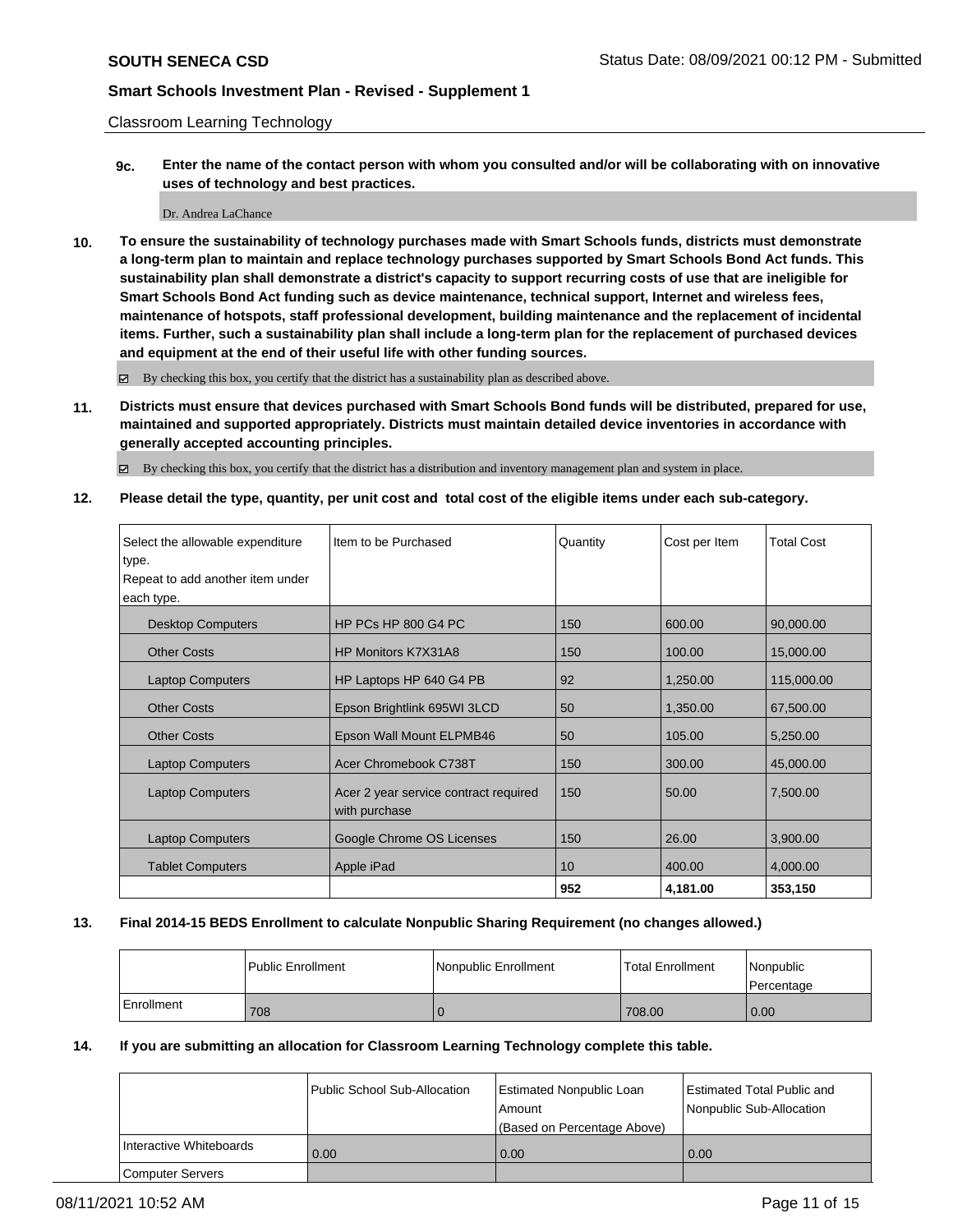Classroom Learning Technology

|                          | Public School Sub-Allocation | <b>Estimated Nonpublic Loan</b><br>Amount<br>(Based on Percentage Above) | <b>Estimated Total Public and</b><br>Nonpublic Sub-Allocation |
|--------------------------|------------------------------|--------------------------------------------------------------------------|---------------------------------------------------------------|
|                          | 0.00                         | 0.00                                                                     | 0.00                                                          |
| <b>Desktop Computers</b> | 90,000.00                    | 0.00                                                                     | 90,000.00                                                     |
| <b>Laptop Computers</b>  | 171,400.00                   | 0.00                                                                     | 171,400.00                                                    |
| <b>Tablet Computers</b>  | 4.000.00                     | 0.00                                                                     | 4.000.00                                                      |
| <b>Other Costs</b>       | 87,750.00                    | 0.00                                                                     | 87,750.00                                                     |
| Totals:                  | 353,150.00                   | 0                                                                        | 353,150                                                       |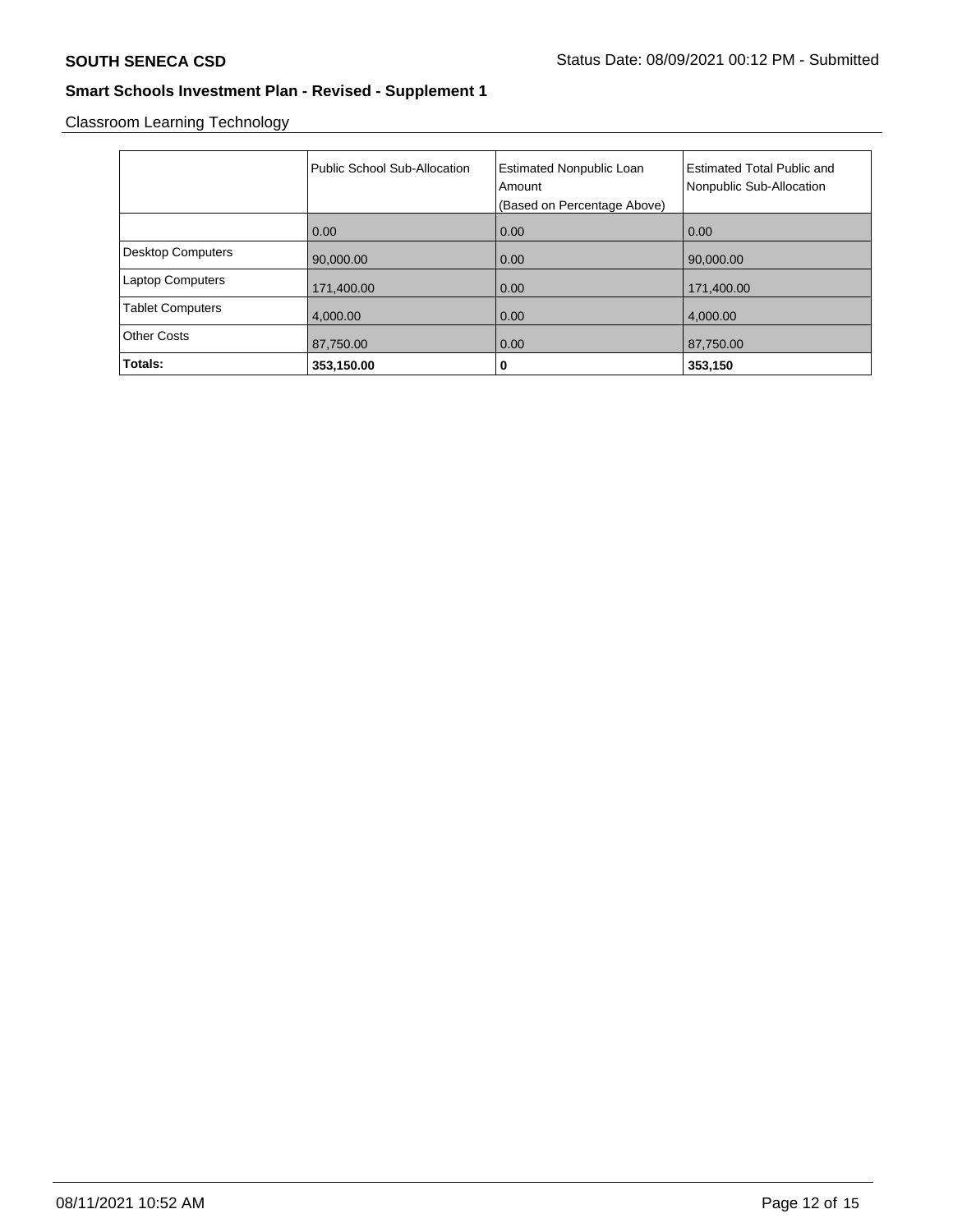#### Pre-Kindergarten Classrooms

**1. Provide information regarding how and where the district is currently serving pre-kindergarten students and justify the need for additional space with enrollment projections over 3 years.**

(No Response)

- **2. Describe the district's plan to construct, enhance or modernize education facilities to accommodate prekindergarten programs. Such plans must include:**
	- **Specific descriptions of what the district intends to do to each space;**
	- **An affirmation that new pre-kindergarten classrooms will contain a minimum of 900 square feet per classroom;**
	- **The number of classrooms involved;**
	- **The approximate construction costs per classroom; and**
	- **Confirmation that the space is district-owned or has a long-term lease that exceeds the probable useful life of the improvements.**

(No Response)

**3. Smart Schools Bond Act funds may only be used for capital construction costs. Describe the type and amount of additional funds that will be required to support ineligible ongoing costs (e.g. instruction, supplies) associated with any additional pre-kindergarten classrooms that the district plans to add.**

(No Response)

**4. All plans and specifications for the erection, repair, enlargement or remodeling of school buildings in any public school district in the State must be reviewed and approved by the Commissioner. Districts that plan capital projects using their Smart Schools Bond Act funds will undergo a Preliminary Review Process by the Office of Facilities Planning.**

**Please indicate on a separate row each project number given to you by the Office of Facilities Planning.**

| Project Number |  |
|----------------|--|
| (No Response)  |  |
|                |  |

**5. Please detail the type, quantity, per unit cost and total cost of the eligible items under each sub-category.**

| Select the allowable expenditure | Item to be purchased | Quantity      | Cost per Item | <b>Total Cost</b> |
|----------------------------------|----------------------|---------------|---------------|-------------------|
| type.                            |                      |               |               |                   |
| Repeat to add another item under |                      |               |               |                   |
| each type.                       |                      |               |               |                   |
| (No Response)                    | (No Response)        | (No Response) | (No Response) | 0.00              |
|                                  |                      | U             | 0.00          |                   |

**6. If you have made an allocation for Pre-Kindergarten Classrooms, complete this table. Note that the calculated Total at the bottom of the table must equal the Total allocation for this category that you entered in the SSIP Overview overall budget.**

|                                          | Sub-Allocation |
|------------------------------------------|----------------|
| Construct Pre-K Classrooms               | (No Response)  |
| Enhance/Modernize Educational Facilities | (No Response)  |
| <b>Other Costs</b>                       | (No Response)  |
| Totals:                                  | 0.00           |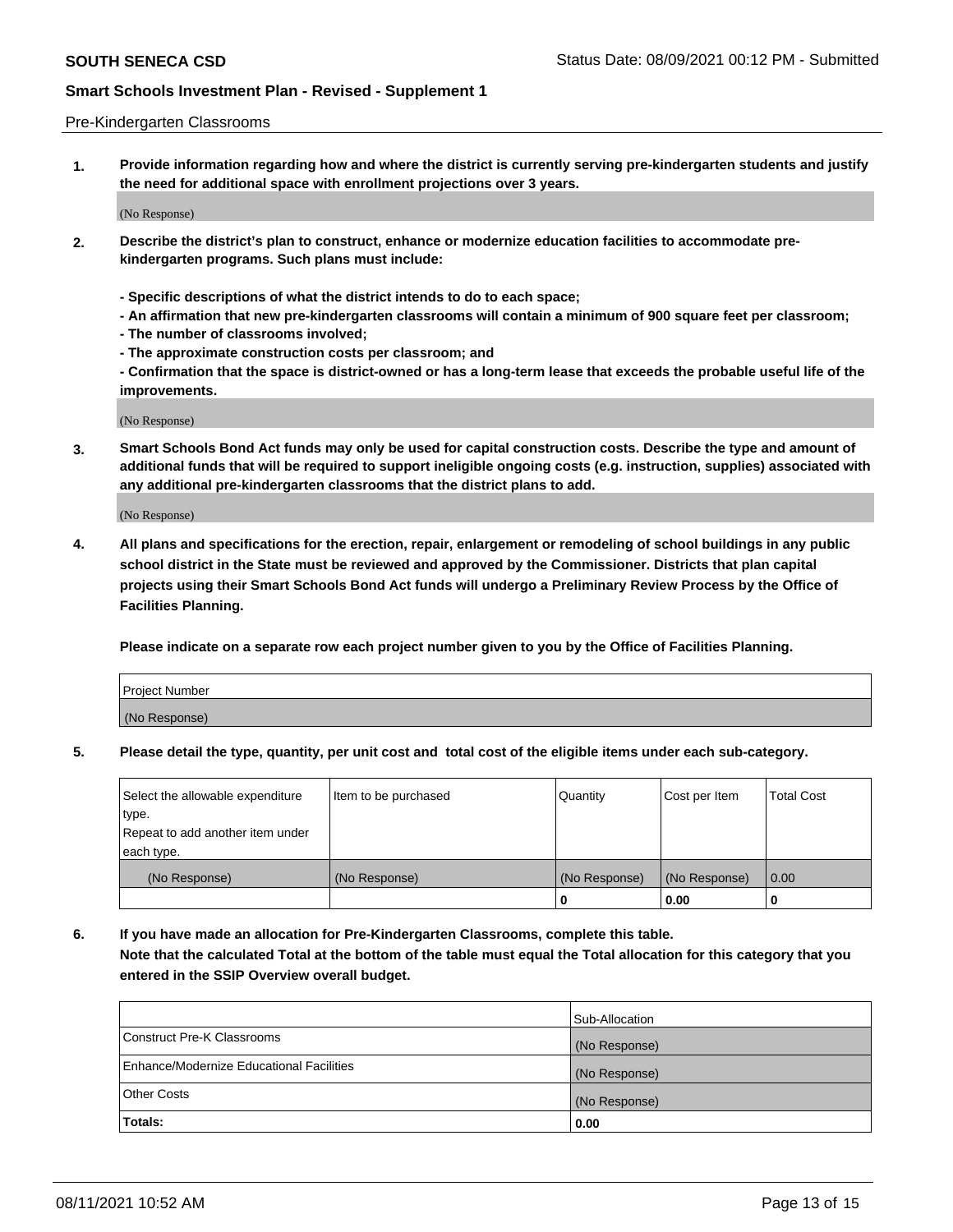Replace Transportable Classrooms

**1. Describe the district's plan to construct, enhance or modernize education facilities to provide high-quality instructional space by replacing transportable classrooms.**

(No Response)

**2. All plans and specifications for the erection, repair, enlargement or remodeling of school buildings in any public school district in the State must be reviewed and approved by the Commissioner. Districts that plan capital projects using their Smart Schools Bond Act funds will undergo a Preliminary Review Process by the Office of Facilities Planning.**

**Please indicate on a separate row each project number given to you by the Office of Facilities Planning.**

| Project Number |  |
|----------------|--|
|                |  |
|                |  |
|                |  |
|                |  |
| (No Response)  |  |
|                |  |
|                |  |
|                |  |

**3. For large projects that seek to blend Smart Schools Bond Act dollars with other funds, please note that Smart Schools Bond Act funds can be allocated on a pro rata basis depending on the number of new classrooms built that directly replace transportable classroom units.**

**If a district seeks to blend Smart Schools Bond Act dollars with other funds describe below what other funds are being used and what portion of the money will be Smart Schools Bond Act funds.**

(No Response)

**4. Please detail the type, quantity, per unit cost and total cost of the eligible items under each sub-category.**

| Select the allowable expenditure | Item to be purchased | Quantity      | Cost per Item | Total Cost |
|----------------------------------|----------------------|---------------|---------------|------------|
| ∣type.                           |                      |               |               |            |
| Repeat to add another item under |                      |               |               |            |
| each type.                       |                      |               |               |            |
| (No Response)                    | (No Response)        | (No Response) | (No Response) | 0.00       |
|                                  |                      | u             | 0.00          |            |

**5. If you have made an allocation for Replace Transportable Classrooms, complete this table. Note that the calculated Total at the bottom of the table must equal the Total allocation for this category that you entered in the SSIP Overview overall budget.**

|                                                | Sub-Allocation |
|------------------------------------------------|----------------|
| Construct New Instructional Space              | (No Response)  |
| Enhance/Modernize Existing Instructional Space | (No Response)  |
| Other Costs                                    | (No Response)  |
| Totals:                                        | 0.00           |